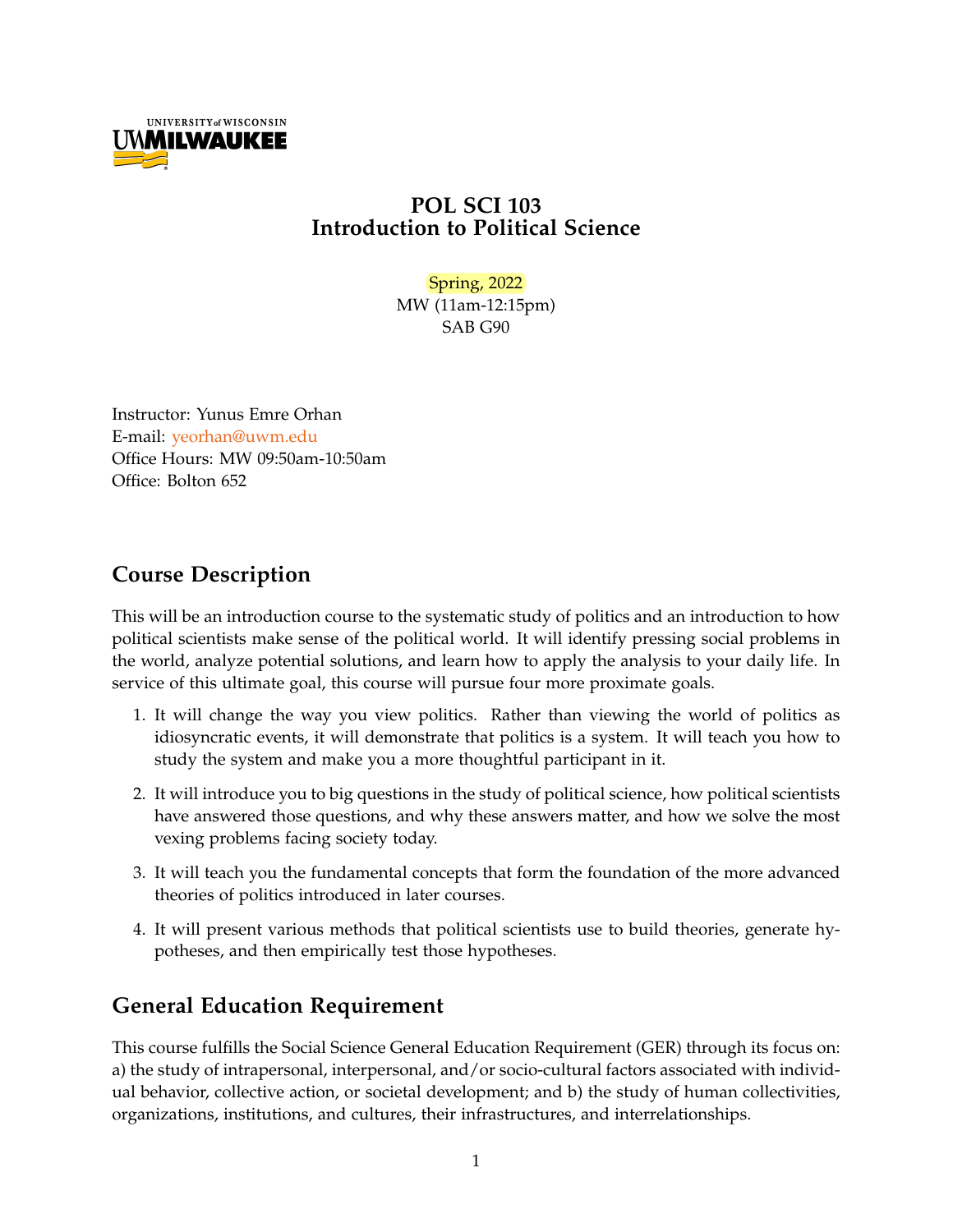## **Prerequisites**

There is no specific pre-requisite except for high-school civic education.

# **Required Materials**

There is no required text for the course. All the readings materials will be freely available through Canvas.

Therefore, students are required to have stable internet access in order to use the Canvas system (<https://uwm.edu/canvas/>). However, no special computer skills are required. In case students need technical help, contact UWM Help Desk (414-229-4040, help@uwm.edu).

# **Course Requirements**

This is a 3-credit face-to-face course. In order to achieve the learning goals of the course, students are required to set aside a minimum of 6 hours each week for reading and learning the course materials, attending lectures, and working on other assignments.

## **(1) Discussion Sessions**

Discussion is central to this class. Debating is an excellent way of improving speaking skills and is particularly helpful in providing experience in developing a convincing argument. Such sessions aim to give you the chance to discuss over philosophically sensitive issues.

Beginning in the second week, there will be nine (9) in-class discussion sessions on Wednesdays. Each discussion materials will be uploaded in advance. Each session will cover specified topics and follow up with a Socratic-style discussion. Thus, each discussion will include two competing perspectives with the goal of contradicting each other's arguments.

There will be approximately 8 discussants each week. Each session will involve two groups and open with the one team presenting their arguments, followed by a member of the opposing team. This pattern will be repeated for the other speakers in each team. Finally, each team gets an opportunity for rebutting the arguments of the opponent and defending their arguments.

Discussants should speak slowly and clearly. There cannot be any interruptions. Discussants must wait their turns. The instructor may need to enforce the rules. Discussants are expected to form a cooperative argumentative dialogue based on asking and answering questions to stimulate critical thinking and to draw out ideas and underlying presuppositions.

The audience should be taking notes as the debate proceeds. When the formal debate is finished, members of the audience should be given an opportunity to ask questions and to contribute their own thoughts and opinions on the arguments presented. Members of the debate teams may also wish to reflect on their performance and seek feedback from the audience, including the instructor.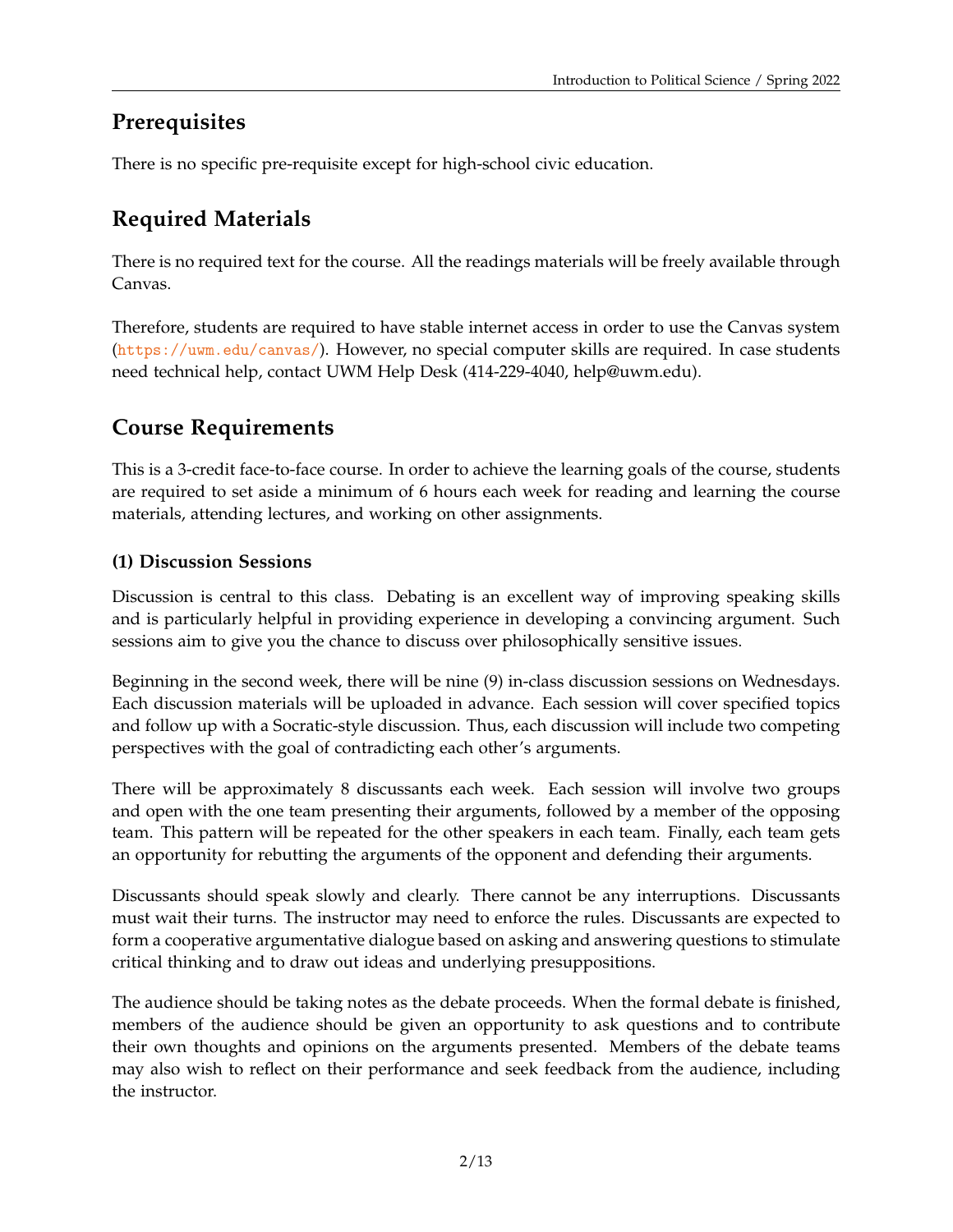The nine discussion sessions are scheduled as follows:

- W2: Do protests work?
- W3: Is it rational to vote?
- W4: Do ideologies still matter?
- W5: Is lobbying a problem?
- W7: Is American democracy in decline?
- W8: Is globalization good or bad?
- W10: Can wars ever be just?
- W11: Do terrorists win?
- W12: Does the US has to follow international law?

Each student will present on **ONE** class discussion questions. As said, there will be at most 8 presenters a day, who sign up on a first-come-first-served basis. You can choose your week and your side of the debate beginning 19th Jan. I have already created a sign-up sheet in our course Canvas page. Go to the Canvas page, click on Syllabus button at the right-hand side bar, choose your discussion week and side, then click to "RESERVE". Note that if you foresee any difficulty in going ahead with the date you choose, please send me an email.

Each presenter will prepare their own talking points, and should never read long statements written by others. Discussion notes ( $\approx$  400 words) are due after class on the day that presentations are made. **I do not accept late papers**. Discussion notes and discussant performance of the student are worth 10% of the final course grade. **For all other technical expectations** about writing a discussion notes, please see the **"Tips for Discussion Notes"** document uploaded on Canvas.

### **(2) Hands-on Presentations**

At the end of the semester, you will complete one hands-on essay and give a 3-mins presentation on this paper. I will provide you with specifics and content of the papers in class on 28th Feb.

## **(3) Exams**

There are two take-home exams. There will be no class on exam days. Each exam is worth 25% of the final course grade. Each exam will be uploaded at 8AM of the exam day and will be closed automatically after 24 hours. Once the exam is opened, it must be completed within 90 minutes. Hence, be sure to finish the exam before the timer runs out. It is very important to recognize that Canvas does **NOT** allow students to "pause and re-start" the exam. I strongly encourage you to spend some time studying the material before taking the exams to give yourself the best possible chance to get a good grade.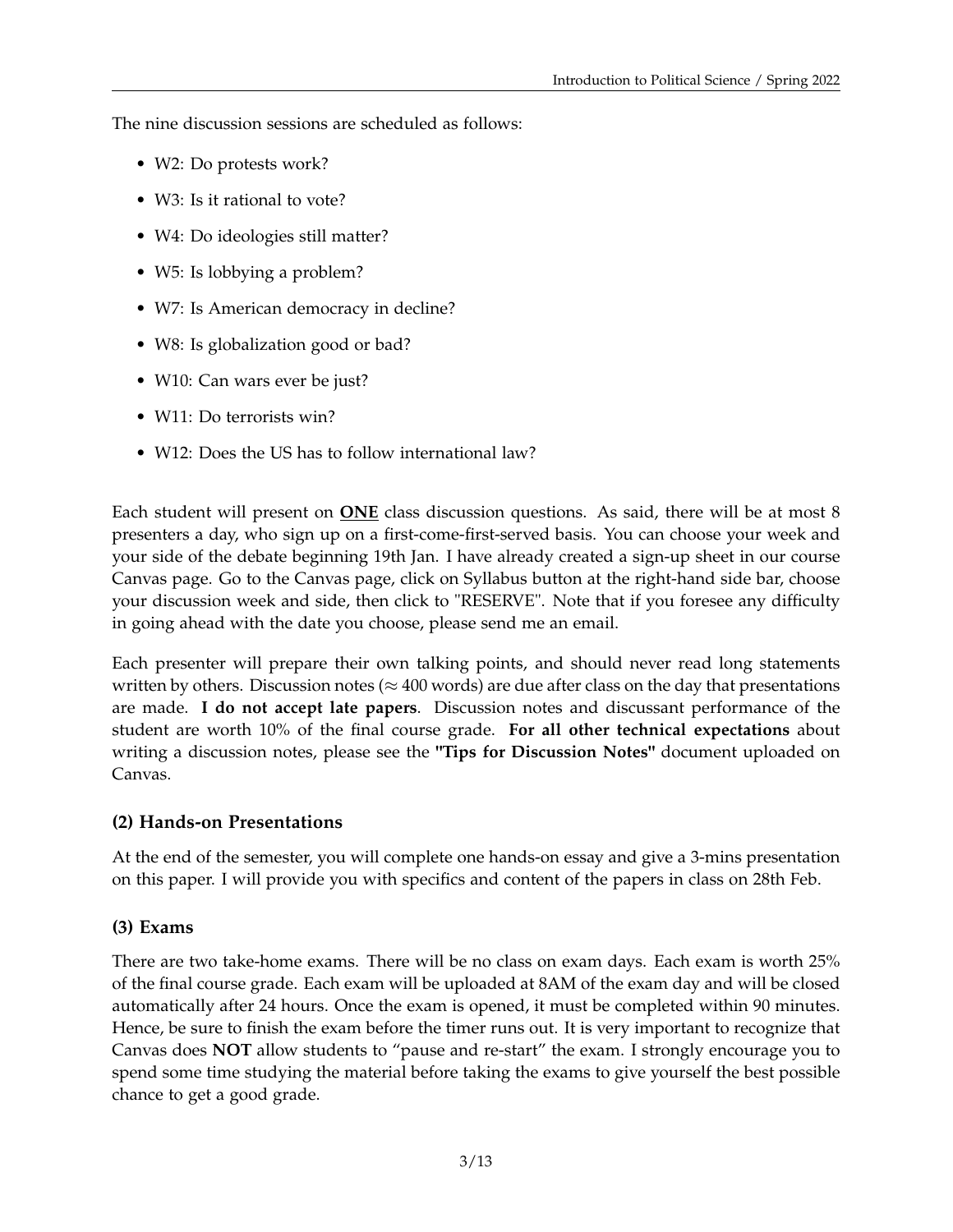Both exams will consist of two essay questions. Essay questions will be similar to our weekly topics. Thus, you will know all possible questions in advance. On the day the exam is due, **I will randomly choose two of them for the exam.** You are expected to write two integrative essays to address the selected questions.

So, if you read all the materials weekly and take notes by attending lectures, there is no much to do for being ready for the exam. You just need to understand the logic of writing integrative essays. All lecture slides will be in the uploaded class lecture videos. **For all other technical expectations** about exam grading and writing an integrative essay, please see the **"Tips for Exams"** and **"Tips for Integrative Essays"** documents uploaded on Canvas.

The question pool for the first exam is as follows:

- Why do we need government?
- Why do people vote?
- Why do we divide into liberals and conservatives?
- Why do we need non-governmental actors in politics?

### The question pool for the second exam is as follows:

- Why are some countries democratic while others not?
- Why are some countries rich and other countries poor?
- Why do states go to war?
- Why do groups go to war?
- Why do we need international organizations?

### **(4) Policy Report**

In order to maximize learning experience, you will research one of the two contemporary issues in the U.S. (polarization or economic inequality). This 2-page policy report is worth 25% of your final grade.

All policy papers will be uploaded online through canvas as a PDF file. **I do not accept late papers**. The format of the analysis will require students to define the political problem, assemble evidence, map the stakeholders, construct a policy suggestion, and confront their respective trade-offs. I will announce all other technical expectations in the policy report guideline.

*Due: May 19, 2022*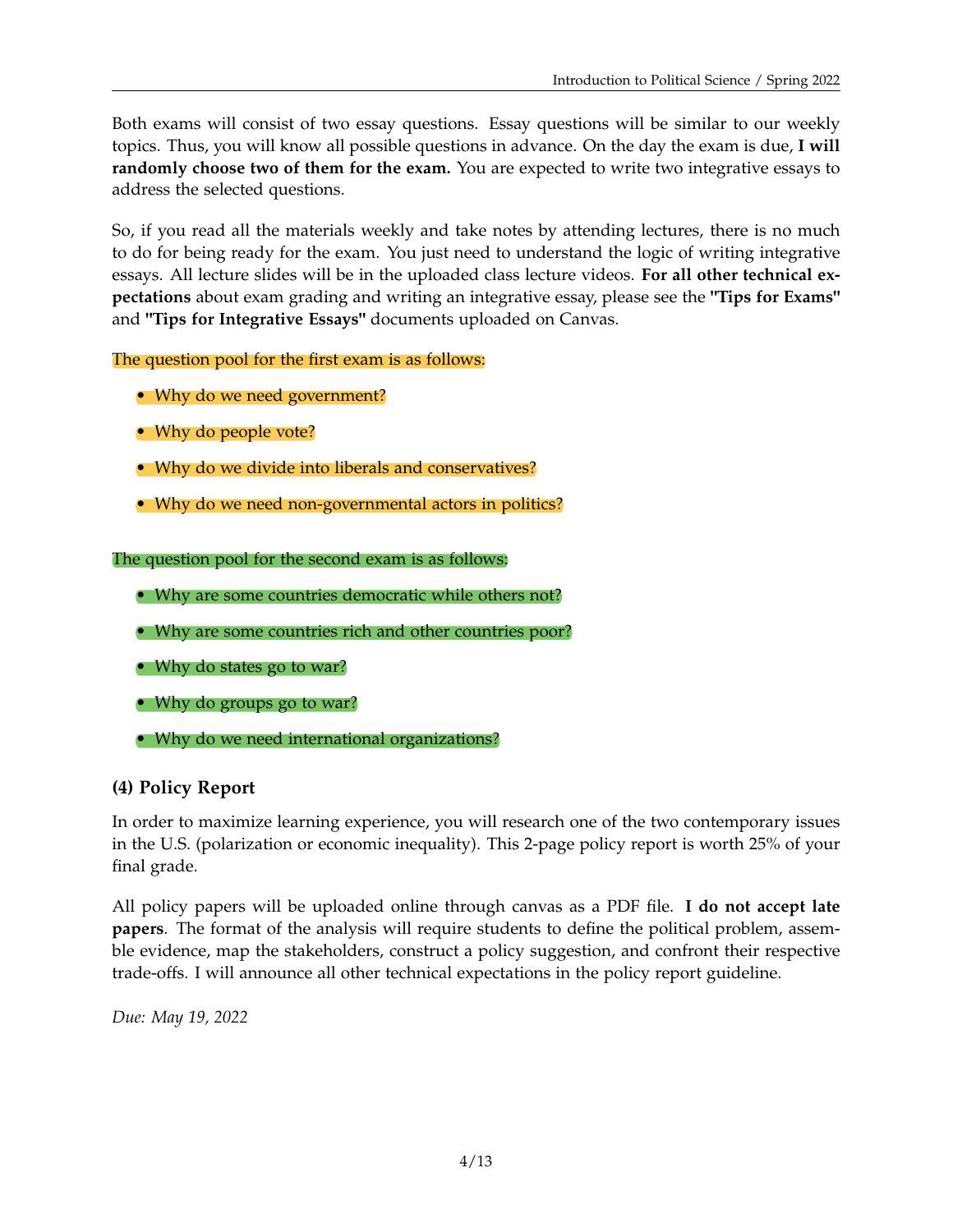### **(5) Extra Credit**

You probably hope to see a movie this spring, right? You have the opportunity to raise your final grade by up to 2% through watching a movie! Simply follow these steps:

- Watch "The Last King of Scotland",
- Take notes on political aspects,
- Turn in a two to three paragraph summary
	- **–** The first paragraph will summarize, in your own words, the political significance/features/ event(s) observed in the film.
	- **–** In the next paragraph(s), relying on the film, briefly discuss what explains the stability and breakdown of authoritarian regimes.

*Due: May 19, 2022*

## **Grading**

The final course grading will be based upon four parts:

### **Grade Distribution**

| Attendance            | 5%    |
|-----------------------|-------|
| Discussant Role       | 10%   |
| Hands-on Presentation | 10%   |
| Exams                 | 50%   |
| Policy Report         | 25%   |
| Extra Credit          | $2\%$ |
|                       |       |

#### **Important Deadlines**

Exam I - March 02, 2022 Exam II - April 25, 2022 Policy Report - May 19, 2022 Extra Credit - May 19, 2022

### **Letter Grade Distribution**

| $>= 93.00$         | A    | 73.00 - 76.99 C          |       |
|--------------------|------|--------------------------|-------|
| $90.00 - 92.99$    | $A-$ | $\vert$ 70.00 - 72.99 C- |       |
| $87.00 - 89.99$ B+ |      | $67.00 - 69.99$ D+       |       |
| $83.00 - 86.99$ B  |      | $63.00 - 66.99$ D        |       |
| $80.00 - 82.99$ B- |      | $60.00 - 62.99$ D-       |       |
| 77.00 - 79.99      |      | $C+$   $\leq$ 59.99      | - F - |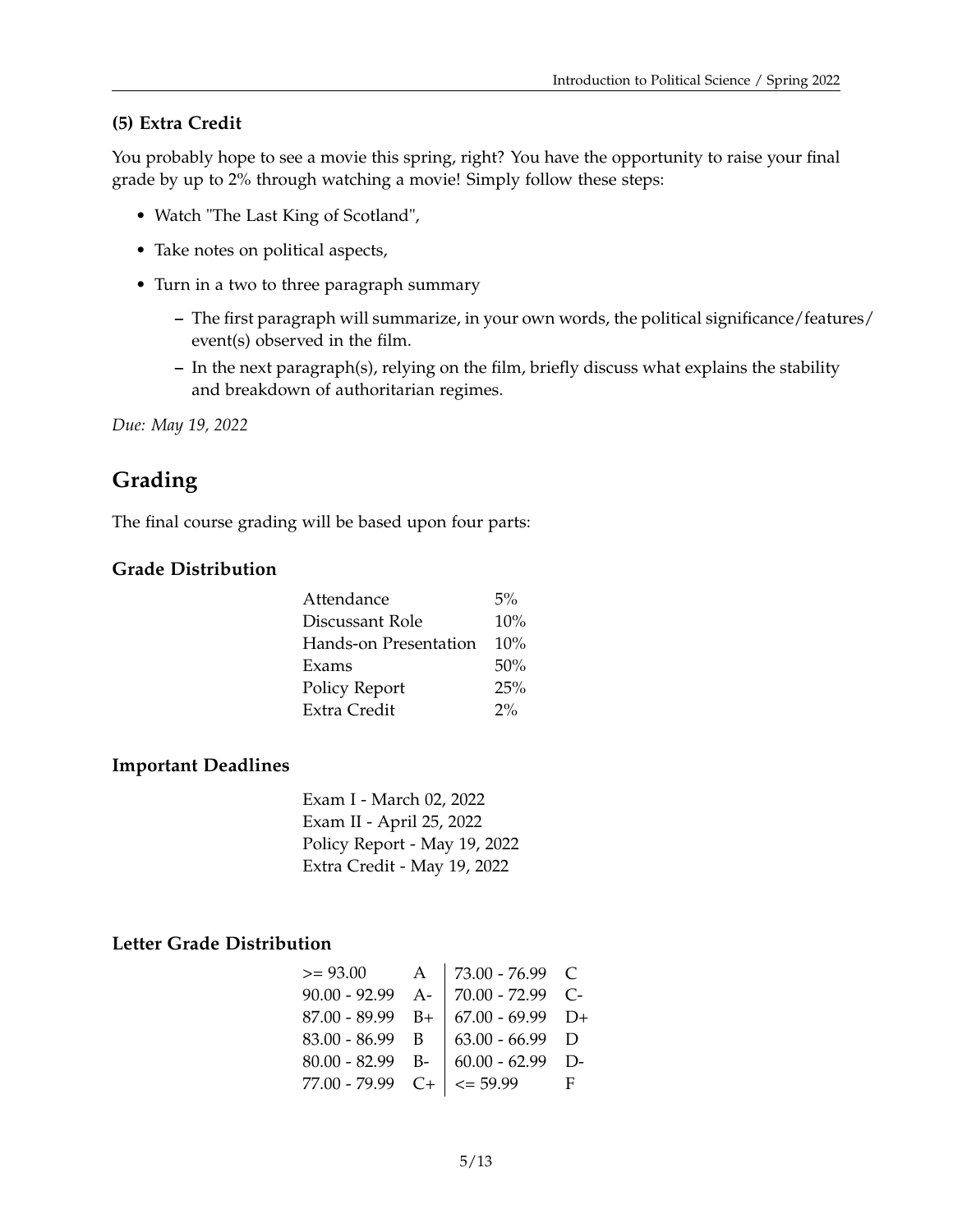## **Pass-Fail Option**

Students who take this course under the Pass/Fail option must receive a grade of C or better in order to obtain a Pass on their final grade. A final grade of "incomplete" will only be given under exceptional circumstances and is solely at the discretion of Instructor Orhan. However, students may submit their thought papers early.

## **Make-ups**

As a general rule, make-ups for any course requirements will not be given. Students who miss requirements because of scheduled activities of an official University student organization, a religious holiday, or a verifiable illness should contact Instructor Orhan in advance so that alternative arrangements can be made.

For additional information about the UWM University policies see the Secretary of the University web site at: (<http://www.uwm.edu/Dept/SecU/SyllabusLinks.pdf>).

## **Attendance**

Students who regularly attend will receive the highest attendance grades. If you miss a section, you will receive credit as if you participated in that section if and only if: (1) you missed the section for reasons beyond your control, i.e. illness, scheduled athletic event, or family emergency (see also COVID-19 Policies below); (2) you notify your instructor prior to the scheduled section or demonstrate why advance notification was impossible; and (3) you write a one-page commentary on the lecture video for that section and submit it electronically to your instructor by 11:59 p.m. on the Friday following the section you missed. The one-page commentary will count as your attendance for the week.

## **Instructor Availability**

If you would like to meet with me, feel free to contact me via email and make an appointment. Zoom meeting is available. Email is a convenient way to continue contact between instructor and student. You should take advantage of this opportunity but should also do so in a professional manner. Please refer to the document, *Email Etiquette*, (uploaded to Canvas) to understand how to write a professional email.

## **Statement of Respect**

This introductory class will provide various opportunities students to interact with other students. This class will represent a diversity of individual beliefs, backgrounds, and experiences. In doing so, all the class discussions are expected to be civil, rational, and respectful of others' opinions. Please do not intimidate, patronize, or ridicule anyone else during the course of class activities.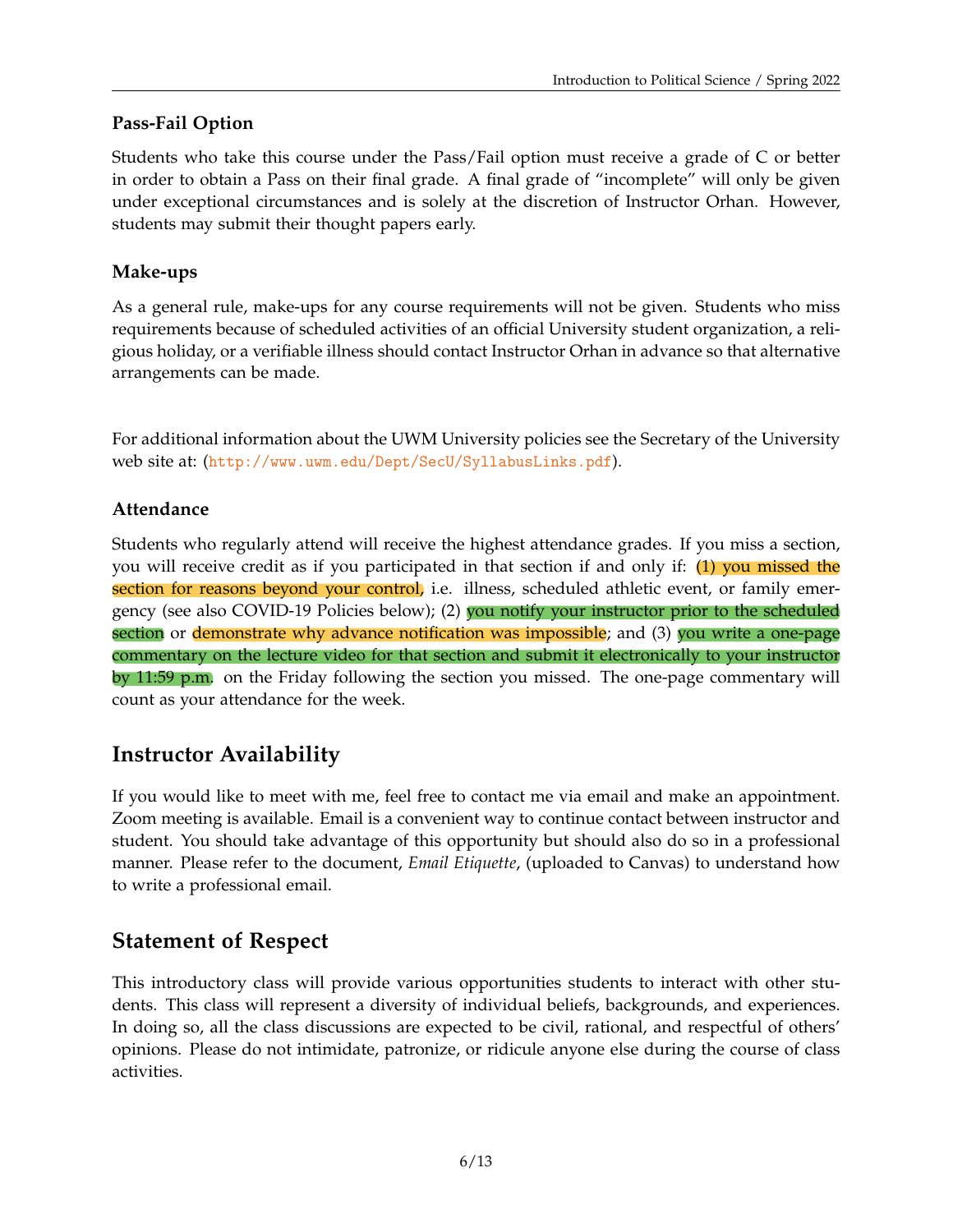# **Classroom Policies**

No form of academic dishonesty will be tolerated. UWM has detailed its policies on academic integrity (<https://uwm.edu/deanofstudents/conduct/academic-misconduct/>). You should acquaint yourself with policies concerning cheating, fabrication, plagiarism, and academic interference. Any submission of work in this course constitutes a certificate that the work complies with university policies on academic integrity.

I take plagiarism and academic misconduct very seriously. Not knowing that you were committing academic misconduct is not a valid defense; it is my understanding that you will learn the rules or ask me. Consider this your only warning.

Any student with disabilities of any kind (e.g. physical, learning, psychiatric, systemic, vision, hearing, etc.) who needs to arrange reasonable accommodations should contact Instructor Orhan and the Accessibility Resource Center (<https://uwm.edu/arc/>, Mitchell 112, [archelp@uwm.edu,](mailto:archelp@uwm.edu) 414-229-6287) at the beginning of the course. In addition, students can refer to [https://uwm.edu/](https://uwm.edu/secu/syllabus-links/) [secu/syllabus-links/](https://uwm.edu/secu/syllabus-links/) for more detailed information on university-wide policies.

# **COVID-19 Policies and Accommodations**

UWM has implemented reasonable health and safety protocols, taking into account recommendations by local, state and national public health authorities, in response to the COVID19 pandemic. As a member of our campus community you are expected to abide by the Panther Community Health and Safety Standards and the Interim COVID-Related Health Safety Rules (SAAP 10-12), which were developed in accordance with public health guidelines. These standards apply to anyone who is physically present on campus, UWM grounds, or participating in a UWM sponsored activity. Please visit (<https://uwm.edu/coronavirus/>

With respect to instructional spaces (classrooms, labs, performance spaces, etc.):

- Six-foot social distancing must always be maintained.
- Masks are always required on campus, with limited exceptions—environments where hazards exist that create a greater risk by wearing a mask (for example, when operating equipment in a lab with the risk of a mask strap getting caught in machinery, or when flammable materials are being used).
- A student who comes to class without wearing a mask will be asked to put on a mask or to leave to get one at a mask handout station. Failure to do so could result in student conduct processes.
- You should check daily for COVID symptoms by completing the self-check at ([https://](https://uwm.edu/coronavirus/symptom-monitor/) [uwm.edu/coronavirus/symptom-monitor/](https://uwm.edu/coronavirus/symptom-monitor/). Symptoms may appear 2-14 days after exposure to the virus and include fever, cough, or shortness of breath or difficulty breathing. See the CDC's Website for more information about COVID-19 symptoms.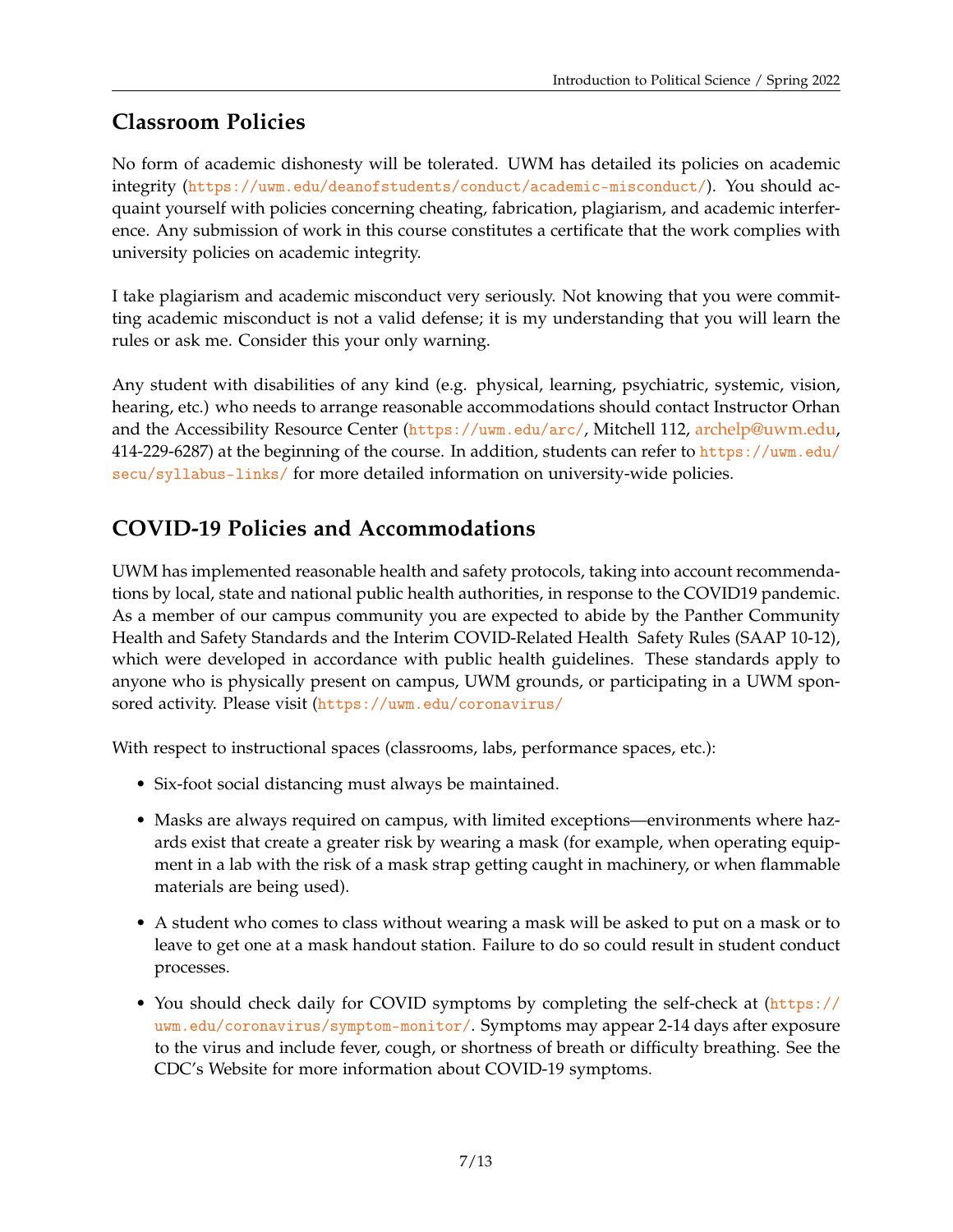Students who test positive for or who are diagnosed based on symptoms with COVID-19 should complete this Dean of Students form:

[https://cm.maxient.com/reportingform.php?UnivofWisconsinMilwaukee&layout\\_id=4](https://cm.maxient.com/reportingform.php?UnivofWisconsinMilwaukee&layout_id=4).

By doing so, students will get information on resources, help UWM identify individuals they may have come into contact with on campus so that UWM can work with the local health department, and allow UWM to clean campus areas you visited as appropriate.

### *COVID Attendance Policy*

Do not attend class if you have COVID-19, if you are experiencing symptoms consistent with COVID-19, if you have been in close contact with others who have symptoms, if you need to care for an individual with COVID-19, or have other health concerns related to COVID-19.

Students who miss class due to the above conditions will not be penalized for their absence and will not be asked to provide formal documentation from a healthcare provider.

If you are unable to attend class, take the following steps.

- Notify me in advance of the absence or inability to participate.
- Participate in class activities online and submit assignments electronically, to the extent possible.
- Reach out to me if illness will require late submission or other modifications to deadlines.
- If remaining in a class and fulfilling the necessary requirements becomes impossible due to illness or other COVID-related circumstances, contact me to discuss other options.

As your instructor, I will trust your word when you say you are ill, and in turn, I expect that you will report the reason for your absences truthfully.

### *Face-to-Face Class Recording*

All our class sessions will be audio-visually recorded for students who are unable to attend in person due to COVID-related issues. Students who participate during an in-person class session are agreeing to have their audio/video or image recorded.

### *Potential for Reversion to Fully Online Instruction*

Changing public health circumstances for COVID-19 may cause UWM to move to fully online instruction at some point during the semester. UWM will communicate with students about moving to fully online instruction if the situation develops.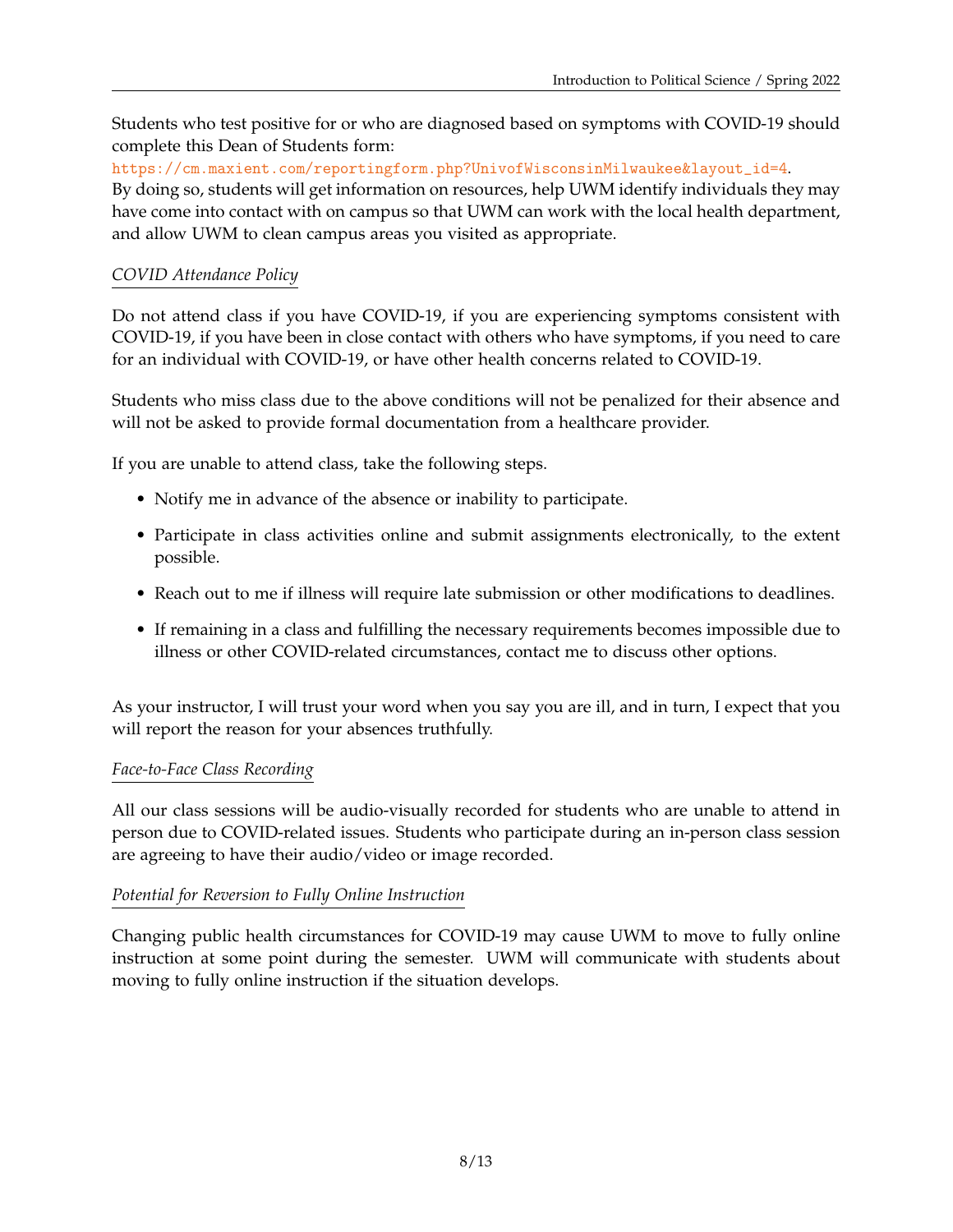# **Detailed schedule and weekly learning goals**

The topics covered this semester and readings required for each appear below. The material in this class will unlock at the start of each unit.

## **UNIT 1: THE SCIENCE OF POLITICS**

### **WEEK 1**

- **01 / 24, Introduction / Syllabus**
- **01 / 26, What is political science? How do we scientifically study politics?**
	- **–** Cameron, Charles. (2009) "What is Political Science?" In *A Quantitative Tour of the Social Science*, ed. Andrew Gelman and Jeronimo Cortina. Cambridge University Press, 207–222.

### **UNIT 2: HOW DO WE GOVERN OURSELVES?**

### **WEEK 2**

- **01 / 31, Why do we need government?**
	- **–** Tilly, Charles. 1985. "War Making and State Making as Organized Crime." In *Bringing the State Back In*, ed. Peter Evans, Dietrich Rueschemeyer and Theda Skocpol. Cambridge University Press, 169-191.
- **02 / 02, Discussion:** Do protests work?

- **02 / 07, Why do people vote?**
	- **–** Sarlamanov, Kire, and Aleksandar Jovanoski 2014. "Models of voting." *Researchers World* 5 (1): 16-24.
- **02 / 09, Discussion:** Is it rational for an individual citizen to vote?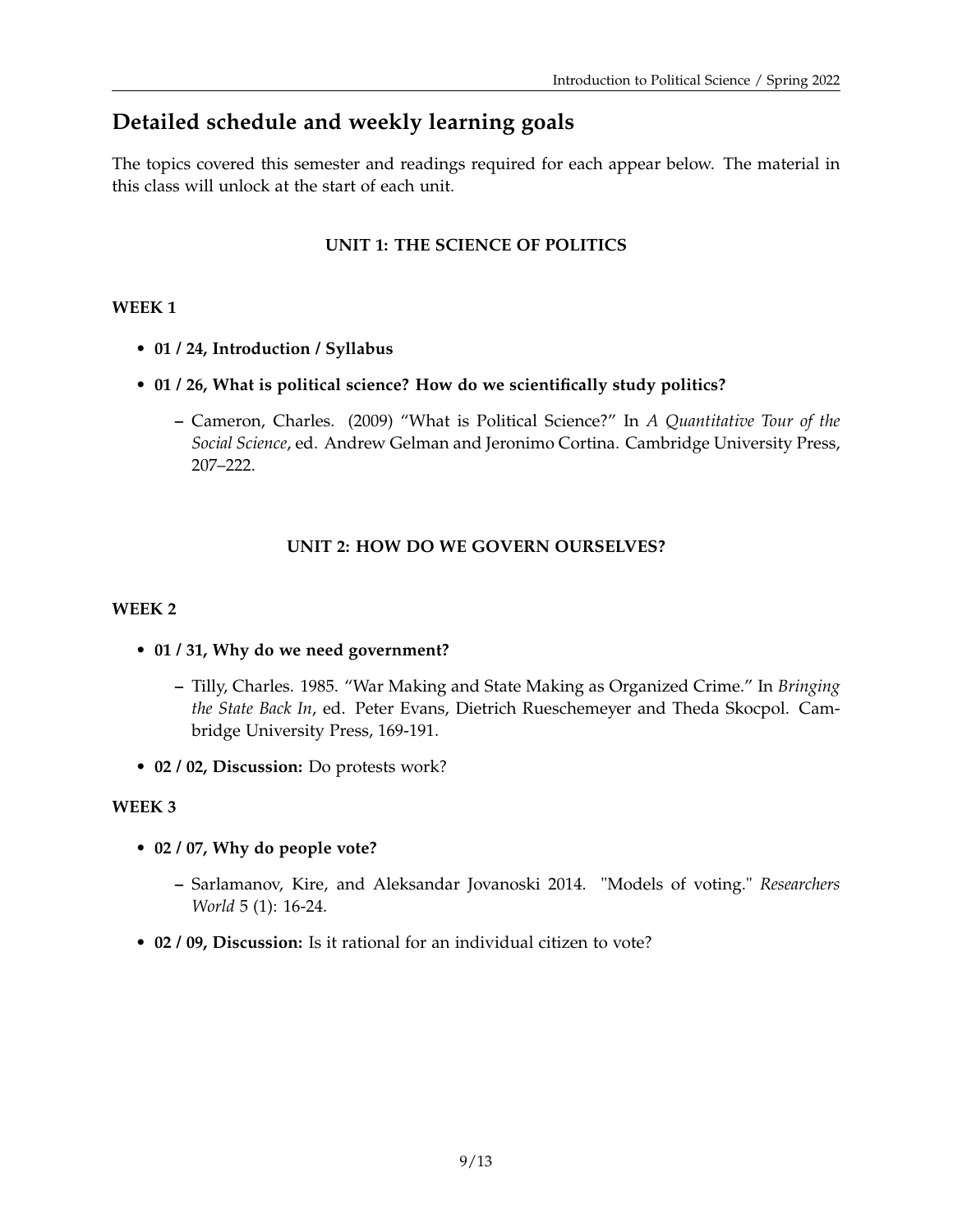- **02 / 14, Why do we divide into liberals and conservatives?**
	- **–** Lee, Ben and Kim Knott 2020. How And Why Ideologies Are Shared And Learned (<https://crestresearch.ac.uk/resources/how-and-why-ideologies-are-shared-and-learned/>).
- **02 / 16, Discussion:** Do ideologies still matter?

#### **WEEK 5**

- **02 / 21, Why do we need non-governmental actors in politics?**
	- **–** *How do citizens connect with their government?*, UShistory.org ([https://www.ushistory.](https://www.ushistory.org/gov/5.asp) [org/gov/5.asp](https://www.ushistory.org/gov/5.asp)
- **02 / 23, Discussion:** Is lobbying a problem?

#### **WEEK 6**

- **02 / 28, Orientation for the Hands-on Presentations**
- **03 / 02, Exam I Take-home (No Class)**

### **UNIT 3: BIG QUESTIONS IN THE STUDY OF POLITICS**

- **03 / 07, Why are some countries democratic while others not?**
	- **–** Wucherpfennig, Julian, and Franziska Deutsch. 2009. "Modernization and Democracy: Theories and Evidence Revisited." *Living Reviews in Democracy* 1-9.
	- **–** Ross, Michael L.. 2001. "Does Oil Hinder Democracy?" *World Politics* 53 (3): 325–337.
	- **–** Fish, M. Steven. 2002. "Islam and Authoritarianism." *World Politics* 55 (1): 4–10.
- **03 / 09, Discussion:** Is American democracy in decline?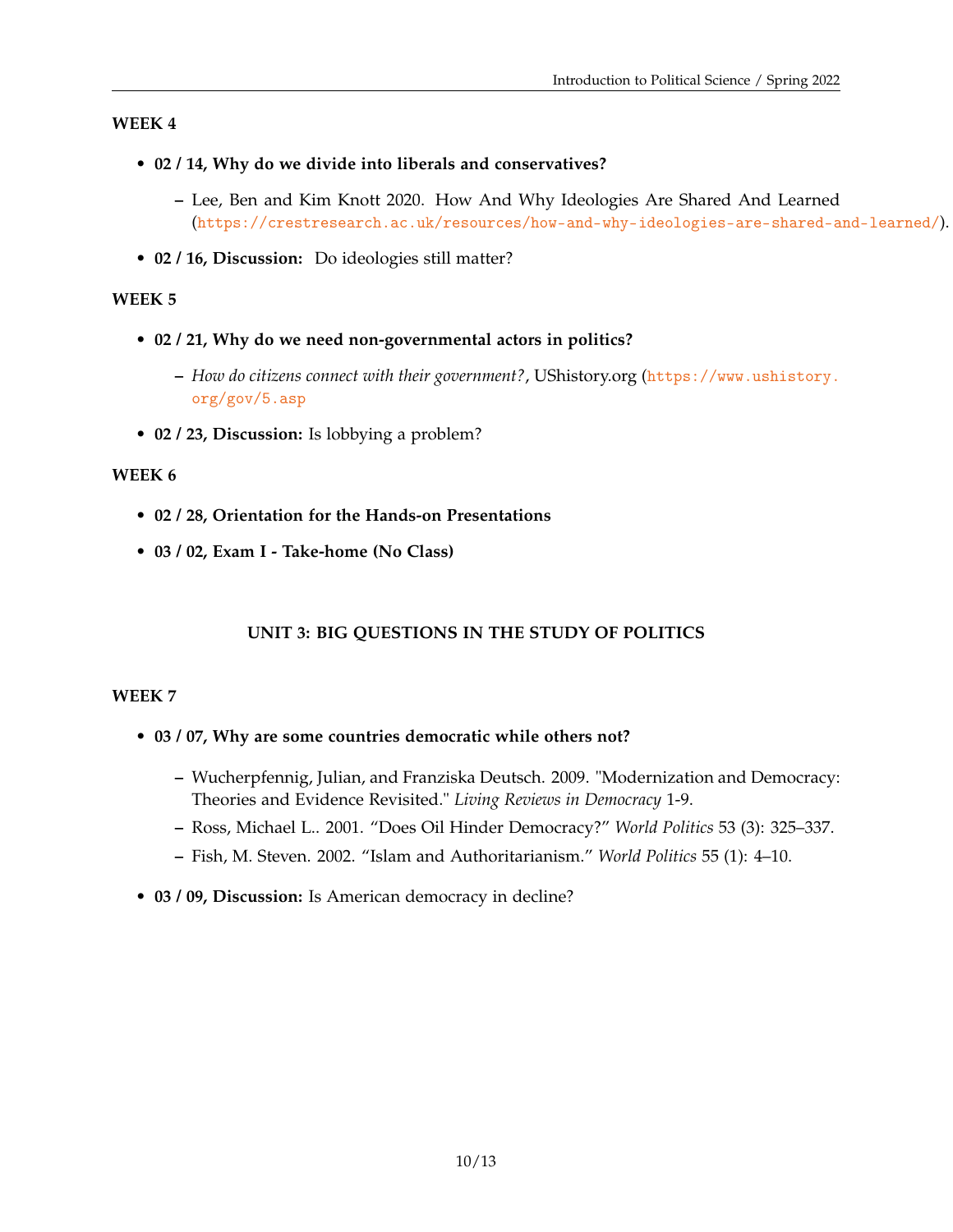### • **03 / 14, Why are some countries rich and other countries poor?**

- **–** Sachs, Jeffrey D., Andrew D. Mellinger, and John L. Gallup. 2001. "The Geography of Povertyand Wealth." *Scientific American* 284 (3): 70–75
- **–** Acemoglu, Daron. 2003. "Root Causes: A Historical Approach to Assessing the Role of Institutions in Economic Development." *Finance and Development* 40 (2): 26–30.
- **–** Acemoglu, Daron, Simon Johnson, and James A. Robinson. 2001. "The Colonial Origins of Comparative Development: An Empirical Investigation." *The American Economic Review* 91 (5): 1369–1377.
- **03 / 16, Discussion:** Is globalization good or bad?

### **WEEK 09**

- **03 / 21, No Class (Spring Break)**
- **03 / 23, No Class (Spring Break)**

### **WEEK 10**

- **03 / 28, Why do states go to war?**
	- **–** Fearon, James. 1995. "Rationalist Explanations for War." *International Organization* 49(3): 379–383.
	- **–** Maoz, Zeev, and Bruce Russett. 1993. "Normative and Structural Causes of Democratic Peace,1946-1986." *The American Political Science Review* 87 (3): 624–627.
	- **–** Mueller, John. 2009. "War Has Almost Ceased to Exist: An Assessment." *Political Science Quarterly* 124 (2): 297–321.
- **03 / 30, Discussion:** Can wars ever be just?

- **04 / 04, Why do groups go to war?**
	- **–** Sambanis, Nicholas. 2001. "Do ethnic and Nonethnic Civil Wars Have the Same Causes?" *Journal of Conflict Resolution* 45 (3): 259–268.
- **04 / 06, Discussion:** Do Terrorists Win?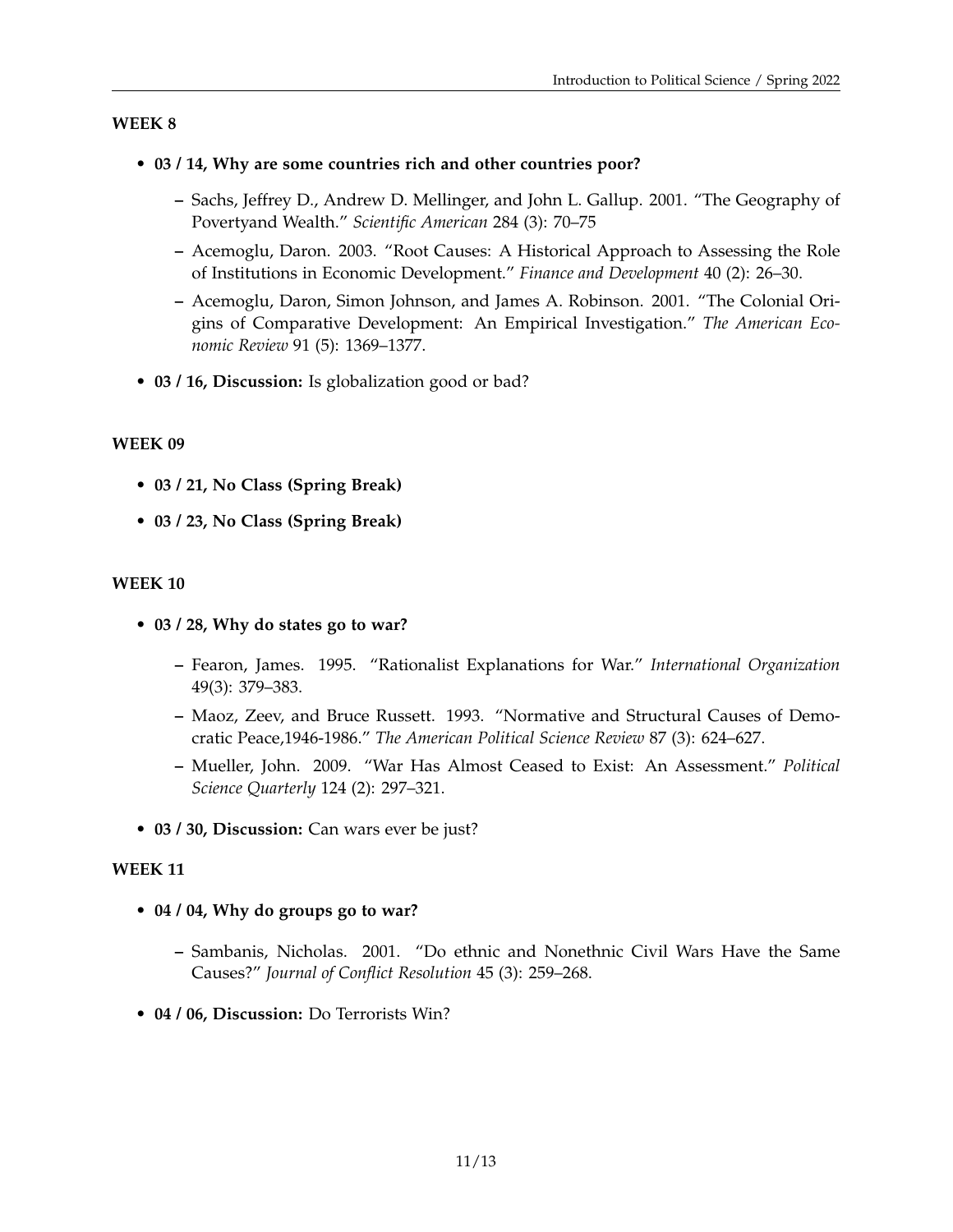- **04 / 11, Why do we need international organizations?**
	- **–** March, James G., and Johan P. Olsen. 1998. "The Institutional Dynamics of International Political Orders." *International Organization* 52 (4): 943–969.
	- **–** Hurd, Ian. 1999. "Legitimacy and Authority in International Politics." *International Organization* 53 (2): 379–408.
- **04 / 13, Discussion:** Does the US has to follow international law?

#### **UNIT 4: CONTEMPORARY ISSUES**

#### **WEEK 13**

- **04 / 18, Polarization**
	- **–** Iyengar, Shanto, et al. 2019. "The Origins and Consequences of Affective Polarization in the United States." *Annual Review of Political Science* 22: 129–131 and 134-141.
	- **–** Abramowitz, Alan I., and Kyle L. Saunders. 2008. "Is Polarization a Myth?" *The Journal of Politics* 70 (2): 542–555.
- **04 / 20, Economic Inequality**
	- **–** Semega, Jessica, et al. 2019. "Income and Poverty in the United States: 2018." *U.S. Census Bureau* 1-11. ([https://www.census.gov/content/dam/Census/library/publicatio](https://www.census.gov/content/dam/Census/library/publications/2019/demo/p60-266.pdf)ns/ [2019/demo/p60-266.pdf](https://www.census.gov/content/dam/Census/library/publications/2019/demo/p60-266.pdf)).
	- **–** Dabla-Norris, Era, et al. 2015. "Causes and Consequences of Income Inequality: A Global Perspective" *International Monetary Fund* 5-33.
	- **–** Autor, David H.. 2014. "Skills, education, and the rise of earnings inequality among the "other 99 percent"." *Science* 344 (6186): 843–851.

#### **UNIT 5: WORKING AS A POLITICAL SCIENTIST**

#### **WEEK 14**

- **04 / 25, Exam II Take-home (No Class)**
- **04 / 27, Hands-on Presentations**

- **05/02, Hands-on Presentations**
- **05/04, Hands-on Presentations**